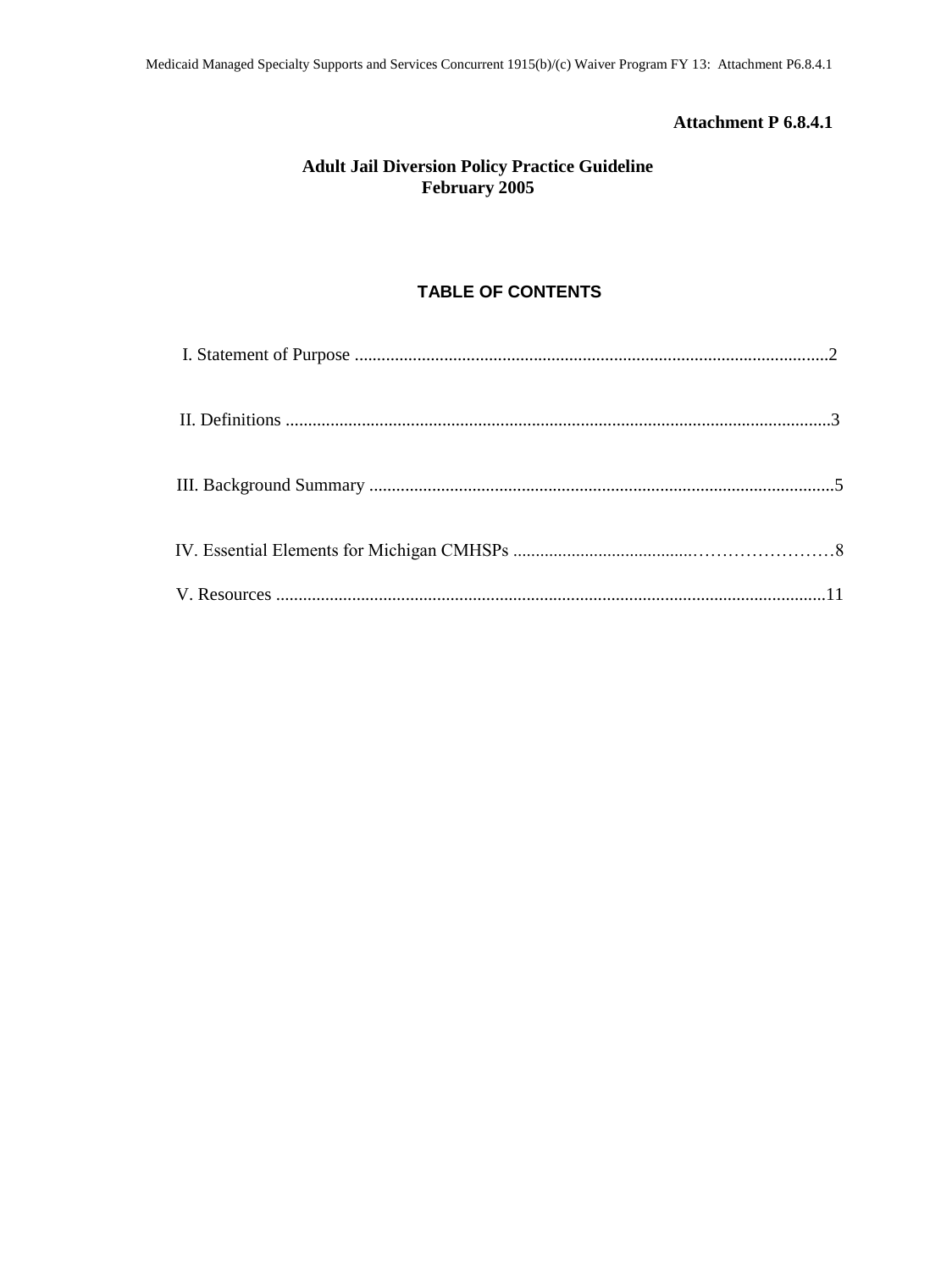### **I. Statement of Purpose**

There is a general consensus with the principle that the needs of the community and society at large are better served if persons with serious mental illness, serious emotional disturbance or developmental disability who commit crimes are provided effective and humane treatment in the mental health system rather than be incarcerated by the criminal justice system. It is recognized that many people with serious mental illness have a co-occurring substance disorder.

This practice guideline reflects a commitment to this principle and conveys Michigan Department of Community Health (MDCH) jail diversion policy and resources for Community Mental Health Services Programs (CMHSPs). The guideline is provided as required under the authority of the Michigan Mental Health Code, PA 258 of 1974, Sec. 330.1207 - Diversion from jail incarceration (Add. 1995, Act 290, Effective March 28, 1996).

Section 207 of the Code states:

"Each community mental health service program shall provide services designed to divert persons with serious mental illness, serious emotional disturbance, or developmental disability from possible jail incarceration when appropriate. These services shall be consistent with policy established by the department."

The guideline outlines CMHSP responsibilities for providing jail diversion programs to prevent incarceration of individuals with serious mental illness or developmental disability who come into contact with the criminal justice system. A separate practice guideline will address Juvenile Diversion of children with serious emotional disturbance.

Jail diversion programs are intended for individuals alleged to have committed misdemeanors or certain, usually non-violent, felonies and who voluntarily agree to participate in the diversion program.

This document supersedes and replaces, for adults with serious mental illness or developmental disability, the Jail Diversion Practice Guideline found as Attachment C 6.9.5.1 to the 2003-2005 MDCH/CMHSP Managed Mental Health Supports and Services Contract, and as Attachment P.6.8.4.1. to the 2003-2005 MDCH/PIHP Medicaid Managed Specialty Supports and Services 1915(b)(c) Wavier Program Contract.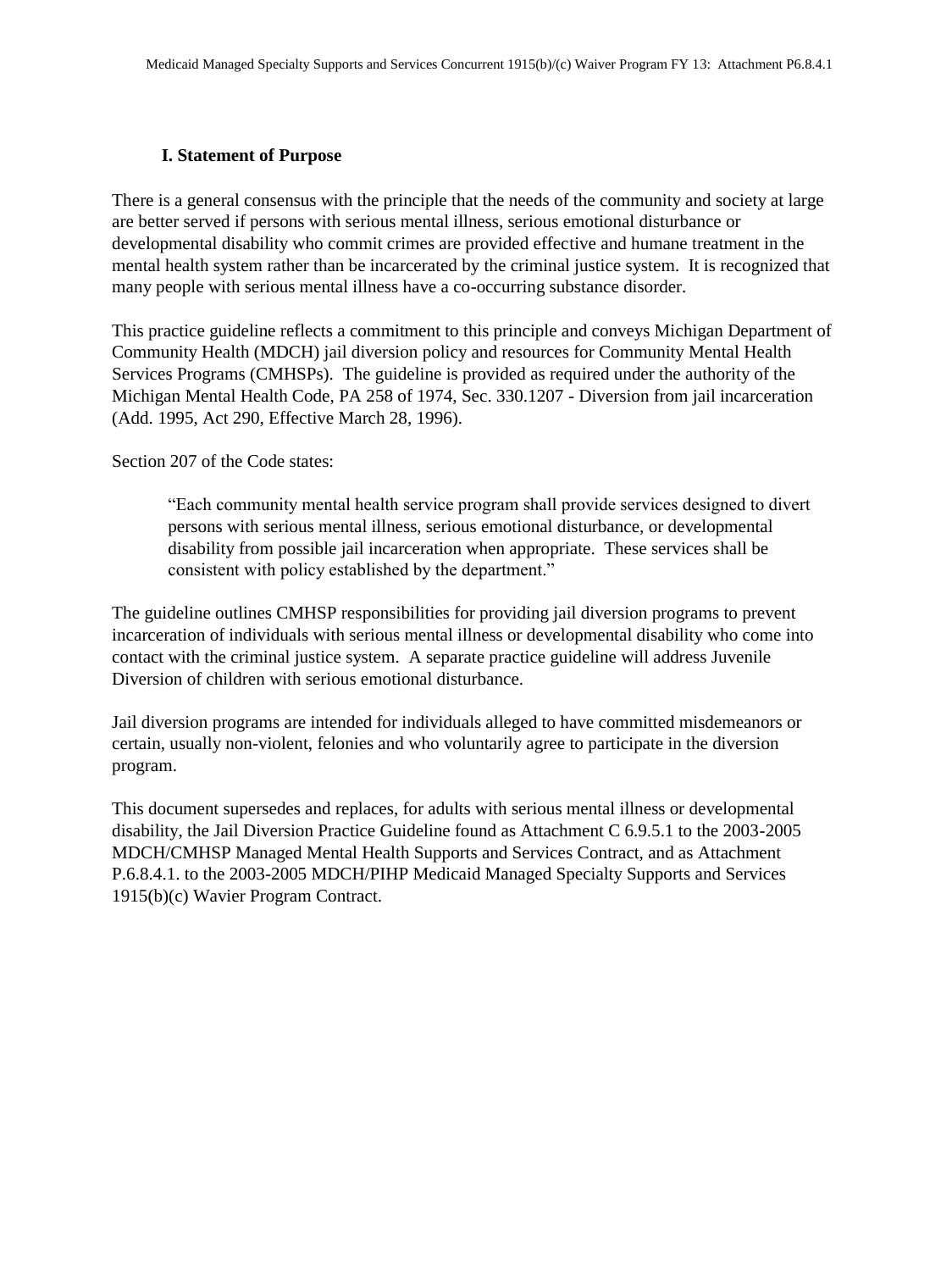#### **II. Definitions**

The following terms and definitions are utilized in this Practice Guideline:

**Arraignment:** The stage in the court process where the person is formally charged and enters a plea of guilty or not guilty.

**Booking:** The stage in the law enforcement custody process following arrest, when the individual is processed for formal admission to jail.

**CMHSP:** Community Mental Health Services Program. A program operated under Chapter 2 of the Mental Health Code as a county mental health agency, a community mental health organization or a community mental health authority.

**Co-Occurring Disorder:** A dual diagnosis of a mental health disorder and a substance disorder.

**MDCH**: Michigan Department of Community Health.

**GAINS Center:** The National GAINS Center for People with Co-Occurring Disorders in the Justice System is a national center for the collection and dissemination of information about effective mental health and substance abuse services for people with co-occurring disorders who come in contact with the justice system. The GAINS Center is operated by Policy Research Inc. (PRI), through a cooperative agreement administered by the National Institute of Corrections (NIC). (GAINS Center website at www.gainsctr.com).

**In-jail Services:** Programs and activities provided in the jail to address the needs of people with serious mental illness, including those with a co-occurring substance disorder, or a developmental disability. These programs or activities vary across the state and may include crisis intervention, screening, assessment, diagnosis, evaluation, case management, psychiatric consultation, treatment, medication monitoring, therapy, education and training. Services delivered are based on formal or informal agreements with the justice system.

**Jail Diversion Training:** Cross training of law enforcement, court, substance abuse and mental health personnel on the diversion system and how to recognize and treat individuals exhibiting behavior warranting jail diversion intervention.

**Jail Diversion Program:** A program that diverts individuals with serious mental illness (and often co-occurring substance disorder) or developmental disability in contact with the justice system from custody and/or jail and provide linkages to community-based treatment and support services. The individual thus avoids or spends a significantly reduced time period in jail and/or lockups on the current charge. Depending on the point of contact with the justice system at which diversion occurs, the program may be either a **pre-booking or post-booking** diversion program. Jail diversion programs are intended for individuals alleged to have committed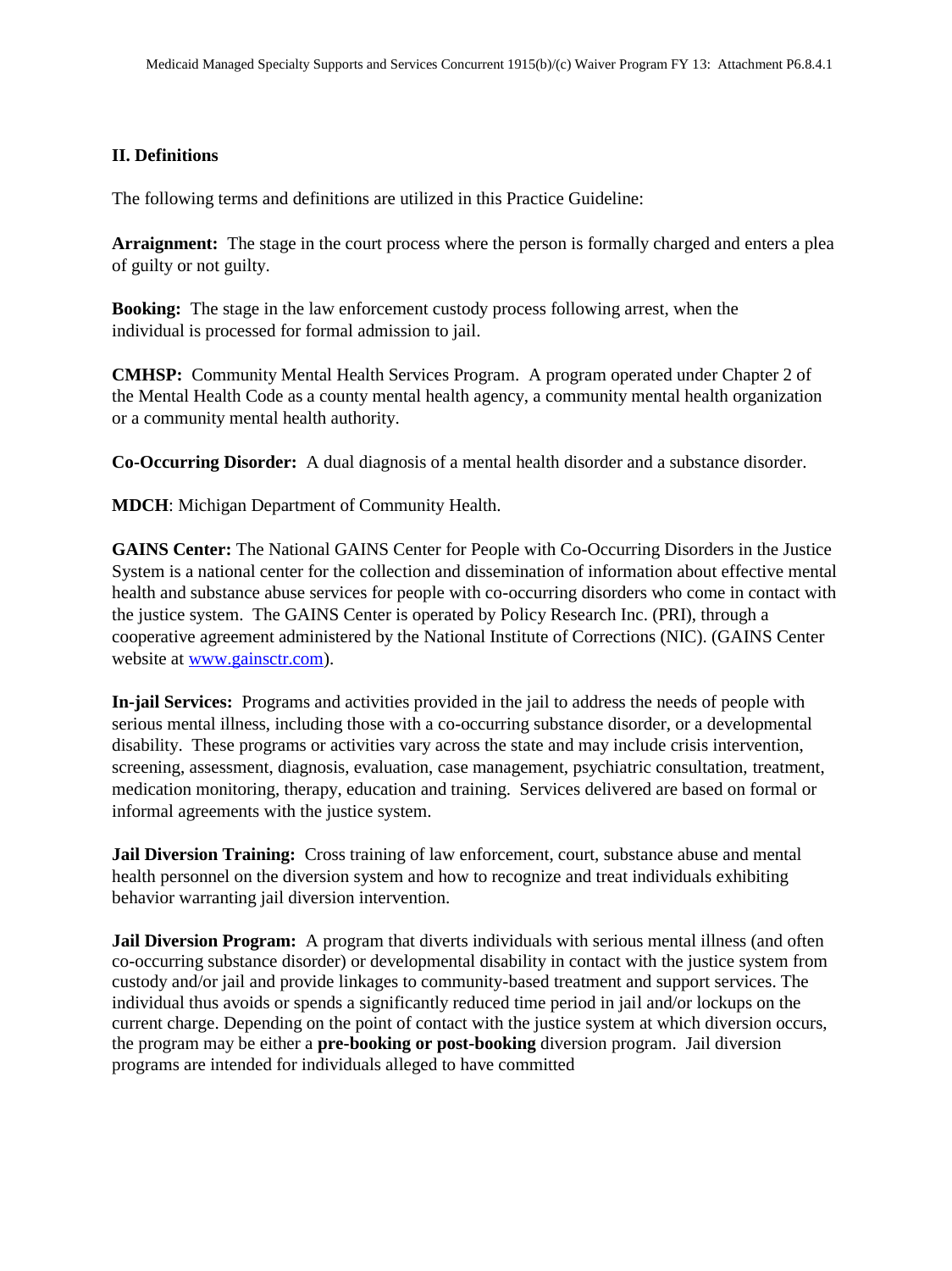misdemeanors or certain, usually non-violent, felonies and who voluntarily agree to participate in the diversion program.

**Post-booking Diversion program:** Diversion occurs after the individual has been booked and is in jail, out on bond, or in court for arraignment. Often located in local jails or arraignment courts, postbooking jail diversion programs staff work with stakeholders such as prosecutors, attorneys, community corrections, parole and probation officers, community-based mental health and substance abuse providers and the courts to develop and implement a plan that will produce a disposition outside the jail. The individual is then linked to an appropriate array of community-based mental health and substance abuse treatment services.

**Pre-booking Diversion Program:** Diversion occurs at the point of the individual's contact with law enforcement officers before formal charges are brought and relies heavily on effective interactions between law enforcement officers and community mental health and substance abuse services. Most pre-booking programs are characterized by specialized training for law enforcement officers. Some model programs include a 24-hour crisis drop-off center with a no-refusal policy that is available to receive persons brought in by the law enforcement officers. The individual is then linked to an appropriate array of community-based mental health and substance abuse treatment services.

**Screening:** Evaluating a person involved with the criminal justice system to determine whether the person has a serious mental illness, co-occurring substance disorder, or a developmental disability, and would benefit from mental health services and supports in accordance with established standards and local jail diversion agreements.

**TAPA Center for Jail Diversion:** The Technical Assistance and Policy Analysis Center is a branch of the National GAINS Center focusing on the needs of communities in developing programs to divert people with mental illness from jail into community-based treatment and supports. (TAPA website at www.tapacenter.org ).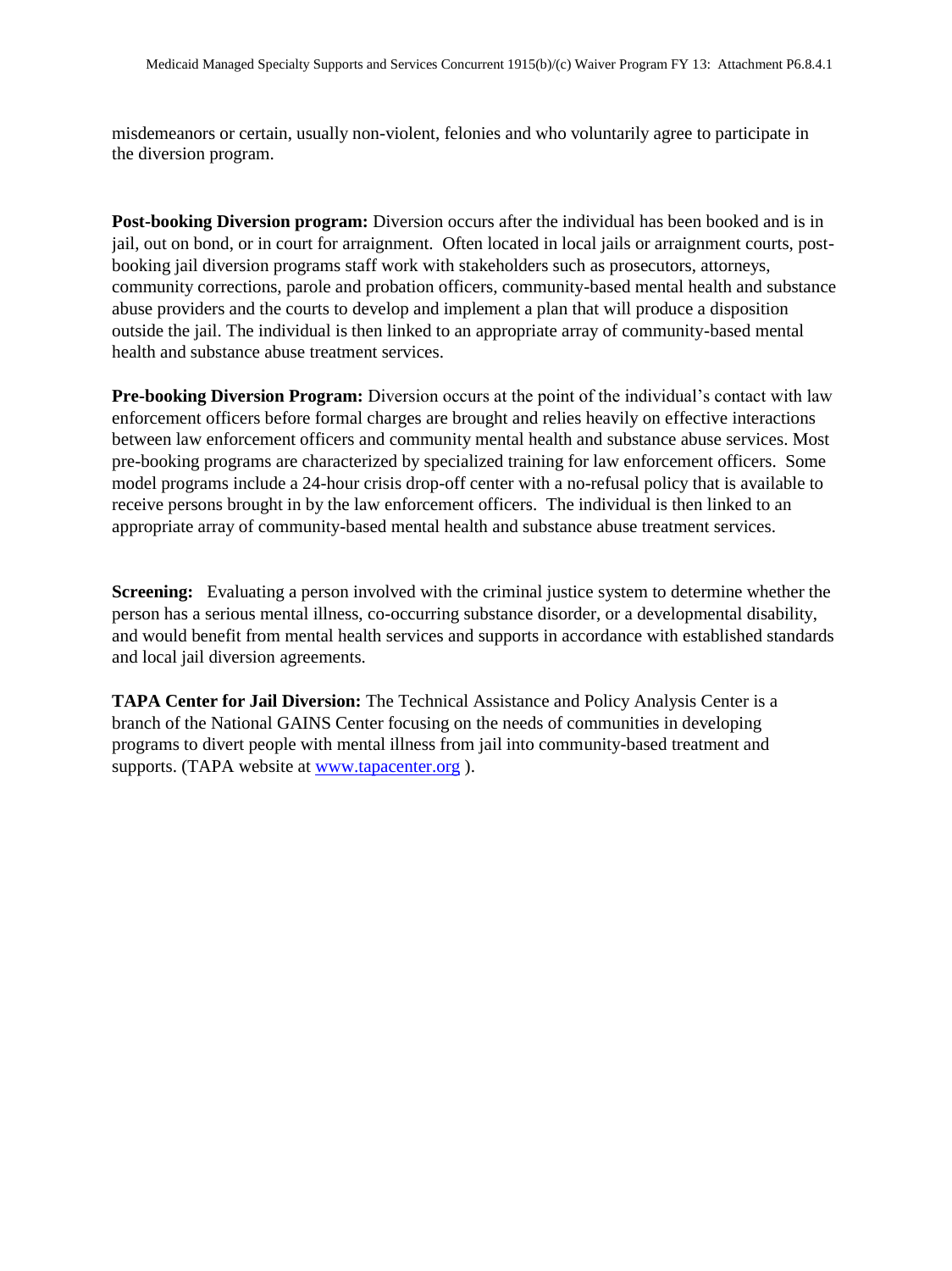#### **III. Background Summary**

During the 1990s, CMHSPs and MDCH focused resources on development of in-jail and indetention services. In-jail services provided by most community mental health services program (CMHSPs) included services ranging from crisis intervention, assessment, counseling, consultation, and other mental health services. Some CMHSPs provided similar services in detention centers. An effective prototype for adults using the Assertive Community Treatment (ACT) model for persons exiting state prison, county jail or an alternative treatment program was also developed. These programs are important for assuring that individuals with mental health needs receive services while incarcerated and are linked to appropriate services and supports upon release. While in-jail services are an important part of the comprehensive service array provided by CMHSPs, they **are not** considered to constitute a jail diversion program, **unless** they have been specifically designed as part of a "fast track" release to community treatment within a post-booking diversion program.

Some individuals with serious mental illness or developmental disability must be held in jail because of the seriousness of the offense and should receive mental health treatment within the jail. However, other individuals who have been arrested may be more appropriately diverted to community-based mental health programs. In response to views of consumers, advocates and policy makers, the requirement for a jail diversion program in each CMHSP was included in the 1996 amendments to the Michigan Mental Health Code, P.A. 258 of 1974.

The first MDCH Jail Diversion Best Practice Guideline was promulgated as an administrative directive in 1998. The directive defined the department's jail diversion procedures and set forth conditions for establishing and implementing an integrated and coordinated program as required by the 1996 Code amendments. New information has been used to update the guideline and to incorporate suggestions for improving current practice.

Effective programs support cross-system collaboration and recognize that all sectors of the criminal justice system need to have access to training. Training should be available to police officers, sheriffs, jail personnel, parole and probation officers, judges, prosecutors, and the defense bar.

The availability of a comprehensive, community-based service array is essential for jail diversion programs to be effective, and may allow many individuals to avoid criminal justice contact altogether. People who receive appropriate mental health treatment in the community usually have a better long-term prognosis and less chance of returning to jail for a similar offense.

The National GAINS Center for People with Co-Occurring Disorders in the Justice System is a national locus for the collection and dissemination of information about effective mental health and substance abuse services for people with co-occurring disorders who come in contact with the justice system. The Center gathers information designed to influence the range and scope of mental health and substance abuse services provided in the justice system, tailors these materials to the specific needs of localities, and provides technical assistance to help them plan, implement,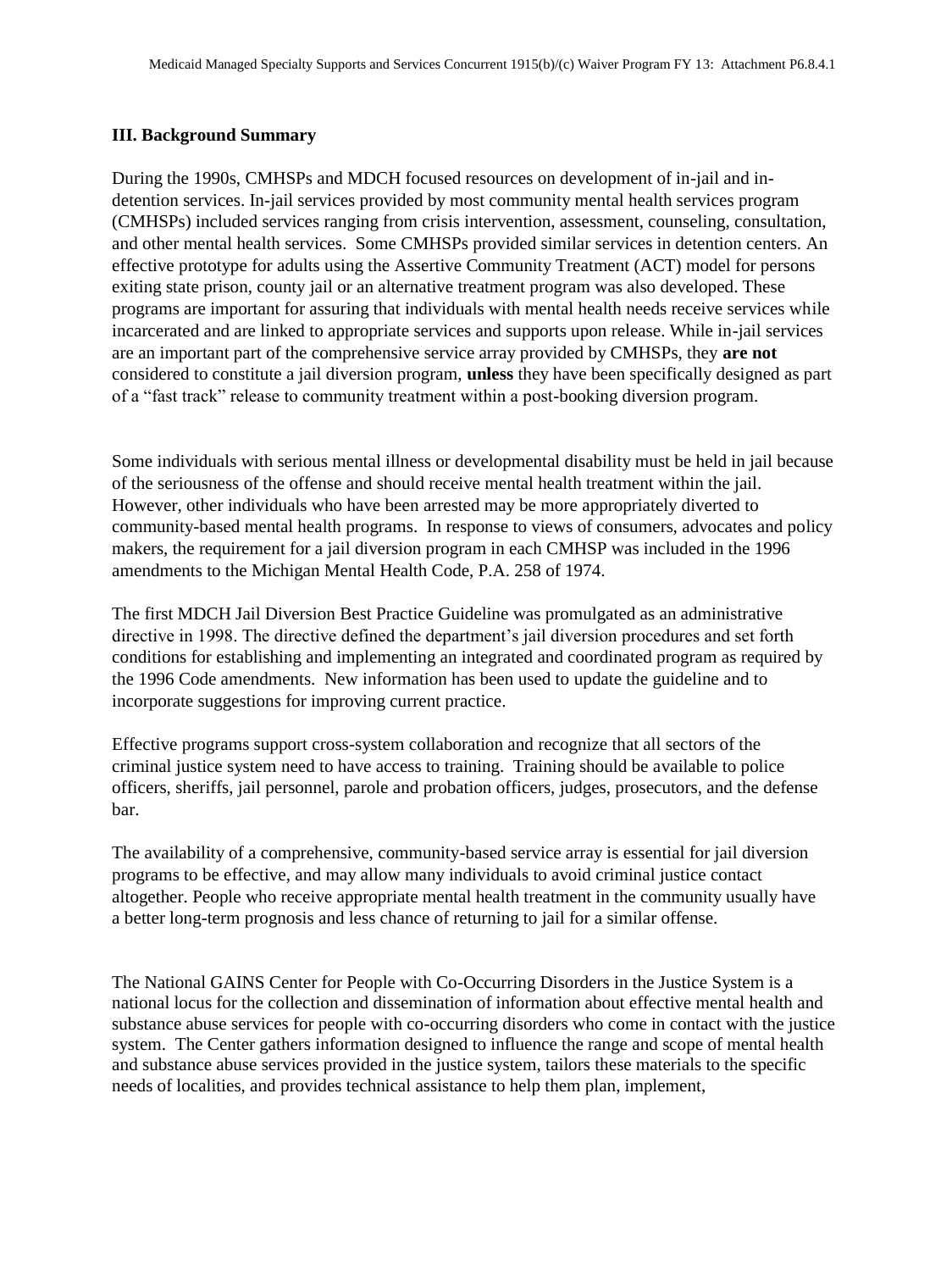and operate appropriate, cost-effective programs. The GAINS Center is a federal partnership between two centers of the Substance Abuse and Mental Health Services Administration-the Center for Substance Abuse Treatment and the Center for Mental Health Services-and the National Institute of Corrections (NIC). More recently, this federal partnership has expanded to include the Office of Justice Programs and the Office of Juvenile Justice and Delinquency Prevention. The Center is operated by Policy Research, Inc. of Delmar, New York in collaboration with the Louis de la Parte Florida Mental Health Institute.

Based on the results of field research and program evaluations, the National GAINS Center asserts that the "best diversion programs see detainees as citizens of the community who require a broad array of services, including mental health care, substance abuse treatment, housing and social services. They recognize that some individuals come into contact with the criminal justice system as a result of fragmented services, the nature of their illnesses and lack of social supports and other resources. They know that people should not be detained in jail simply because they are mentally ill. Only through diversion programs that fix this fragmentation by integrating an array of mental health and other support services, including case management and housing, can the unproductive cycle of decompensation, disturbance and arrest be broken."

Strategies for creating effective diversion programs are also highlighted in the report from the "New Freedom Commission on Criminal Justice" published in June 2004. This report was published as part of the President's New Freedom Commission on Mental Health.

Several key factors are recognized as being important components of an effective jail diversion program. An effective program should:

- Recognize the complex and different needs of the population; be designed to meet the different needs of various groups within the population (such as individuals with a cooccurring substance disorder); **and** be culturally sensitive.
- Integrate all the services individuals need at the community level, including corrections, the courts, mental health care, substance abuse treatment, and social services (such as housing and entitlements), with a high level of cooperation among all parties.
- Incorporate regular meetings among the key players to encourage coordination services and sharing of information. Meetings should begin in the early stages of planning and implementing the diversion program, and should continue regularly.
- Utilize liaisons to bridge the barriers between the mental health and criminal justice systems and to manage the interactions between corrections, mental health, and judicial staff. These individuals need to have the trust and recognition of key players from each of the systems to be able to effectively coordinate the diversion effort.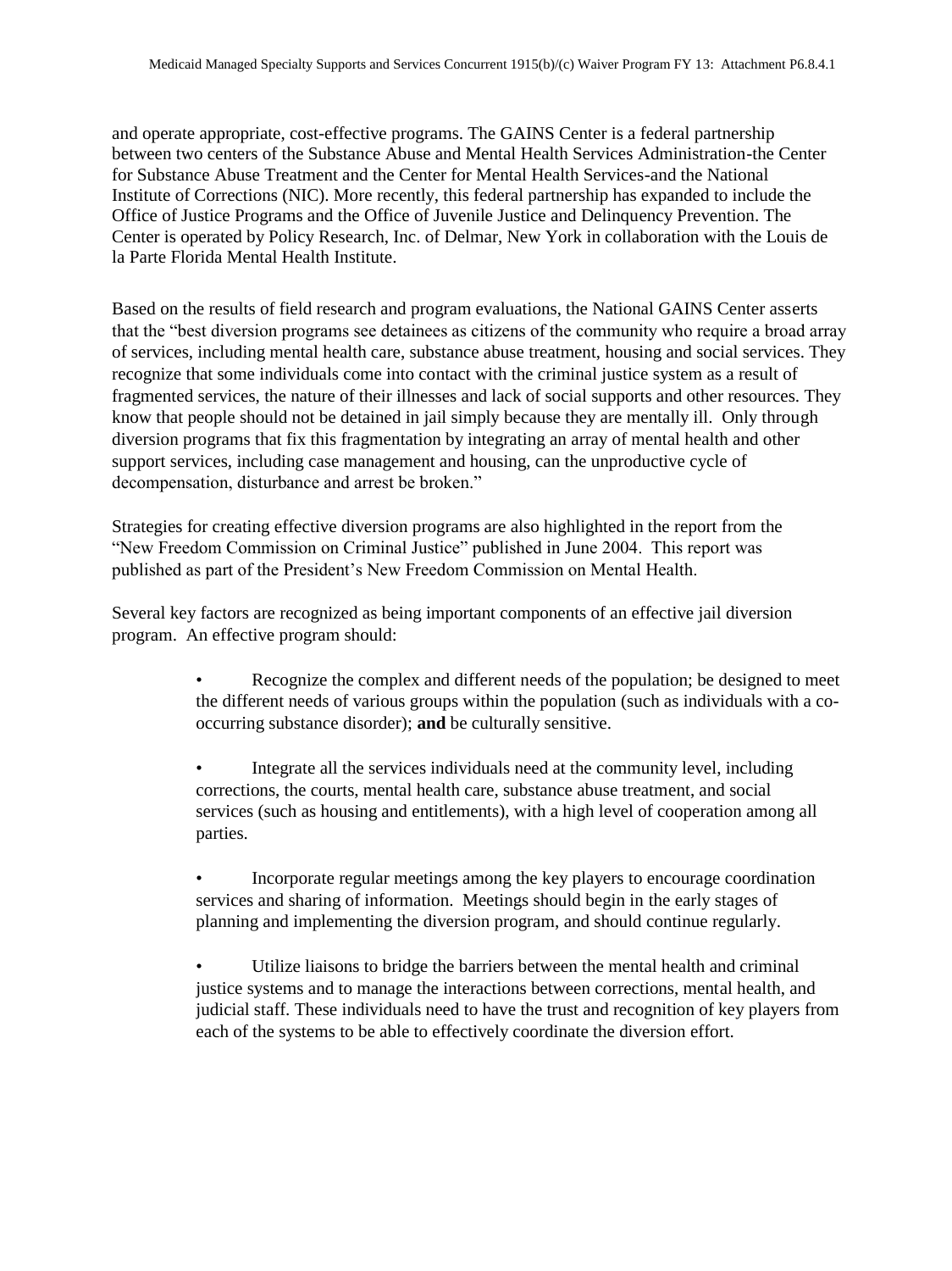• Have a strong leader with good communication skills and an understanding of the systems involved and the informal networks needed to put the necessary pieces in place.

• Provide for early identification of individuals with mental health treatment needs who meet the diversion program's criteria. This is done through the initial screening and evaluation that usually takes place in the arraignment court, at the jail, or in the community for individuals out on bond. It is important to have a process in place that assures that people with mental illness are screened in the first 24 to 48 hours of detention.

• Utilize case managers who have experience in both the mental health and justice systems and who are culturally and racially similar to the clients they serve. An effective case management program is one of the most important components of successful diversion. Such a program features a high level of contact between clients and case managers, in places where clients live and work, to insure that clients will not get lost along the way.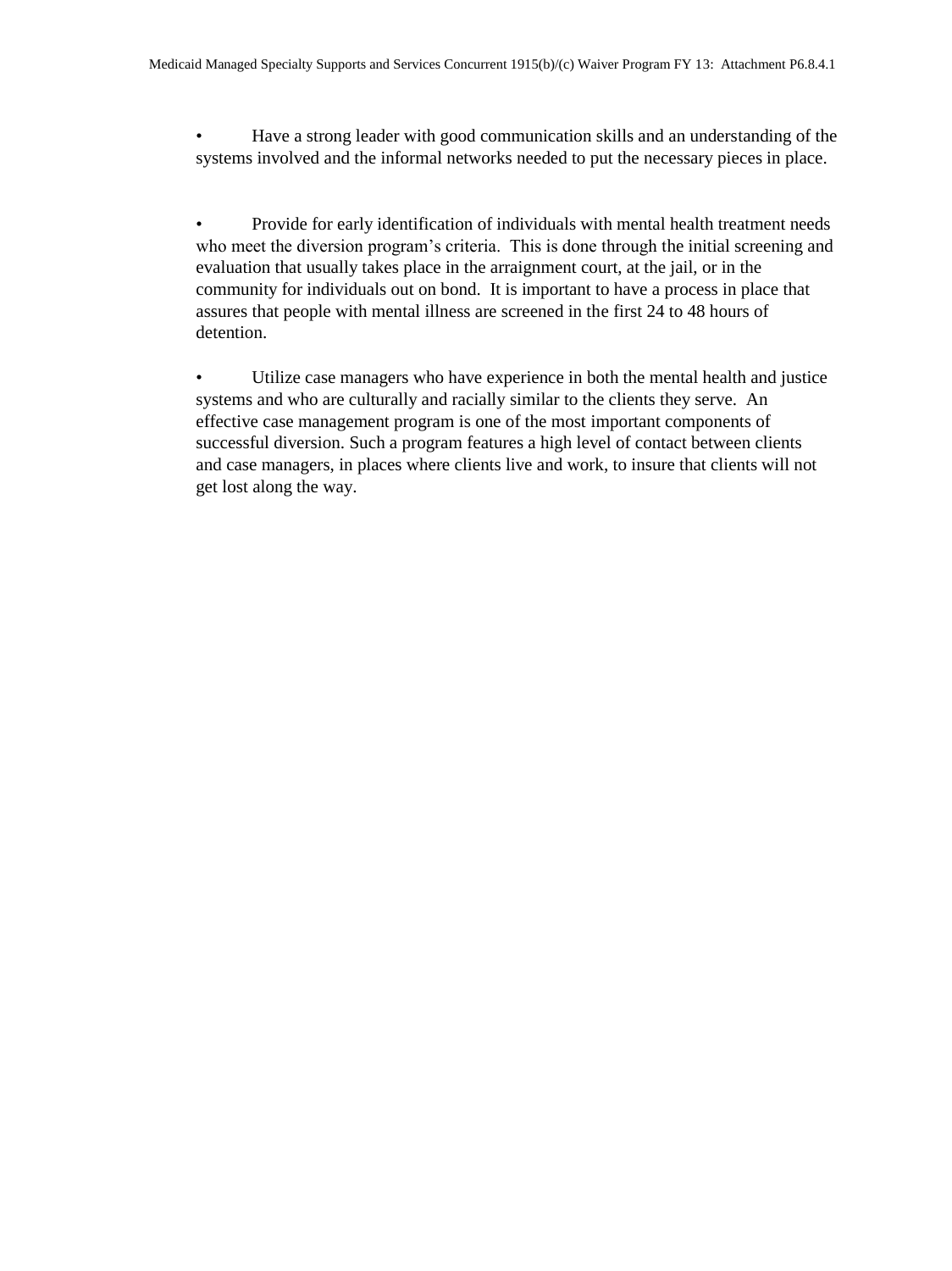#### **IV. Essential Elements for Michigan CMHSPs**

A. CMHSPs shall provide a pre-booking and a post-booking jail diversion program intended for individuals:

1 alleged to have committed misdemeanors or certain, usually non-violent, felonies, and,

2 who voluntarily agree to participate in the diversion program.

B. Offenses considered appropriate for diversion shall be negotiated at the local level.

C. Pre-booking jail diversion programs shall:

1. Restrict eligibility to individuals who have or are suspected of having a serious mental illness, including those with a co-occurring substance disorder, or a developmental disability who have committed a minor or serious offense that would likely lead to arrest, or have been removed from a situation that could potentially lead to arrest.

2. Have a diversion mechanism or process that clearly describes the means by which an individual is identified at some point in the arrest process and diverted into mental health services. Specific pathways of the pre-booking diversion programs are defined and described in an interagency agreement for diversion.

3. Assign specific staff to the pre-booking program to serve as liaisons to bridge the gap between the mental health, substance abuse, and criminal justice systems, and to manage interactions between these systems. It is important to have a strong leader with good communication skills and understanding of the systems involved and the informal networks needed to put the necessary pieces in place.

4. Provide cross training for, and actively promote attendance of, law enforcement and mental health personnel on the pre-booking jail diversion program, including but not limited to: target group for diversion; specific pathways for diversion; key players and their responsibilities; data collection requirements; and other information necessary to facilitate an effective diversion program.

5. Maintain a management information system that is HIPAA compliant and that can identify individuals brought or referred to the mental health agency as a result of a pre-booking diversion. Include the unique consumer ID as assigned by the CMHSP and the date of diversion, the type of crime, and the diagnosis. The unique ID can be used to link to the encounter data to obtain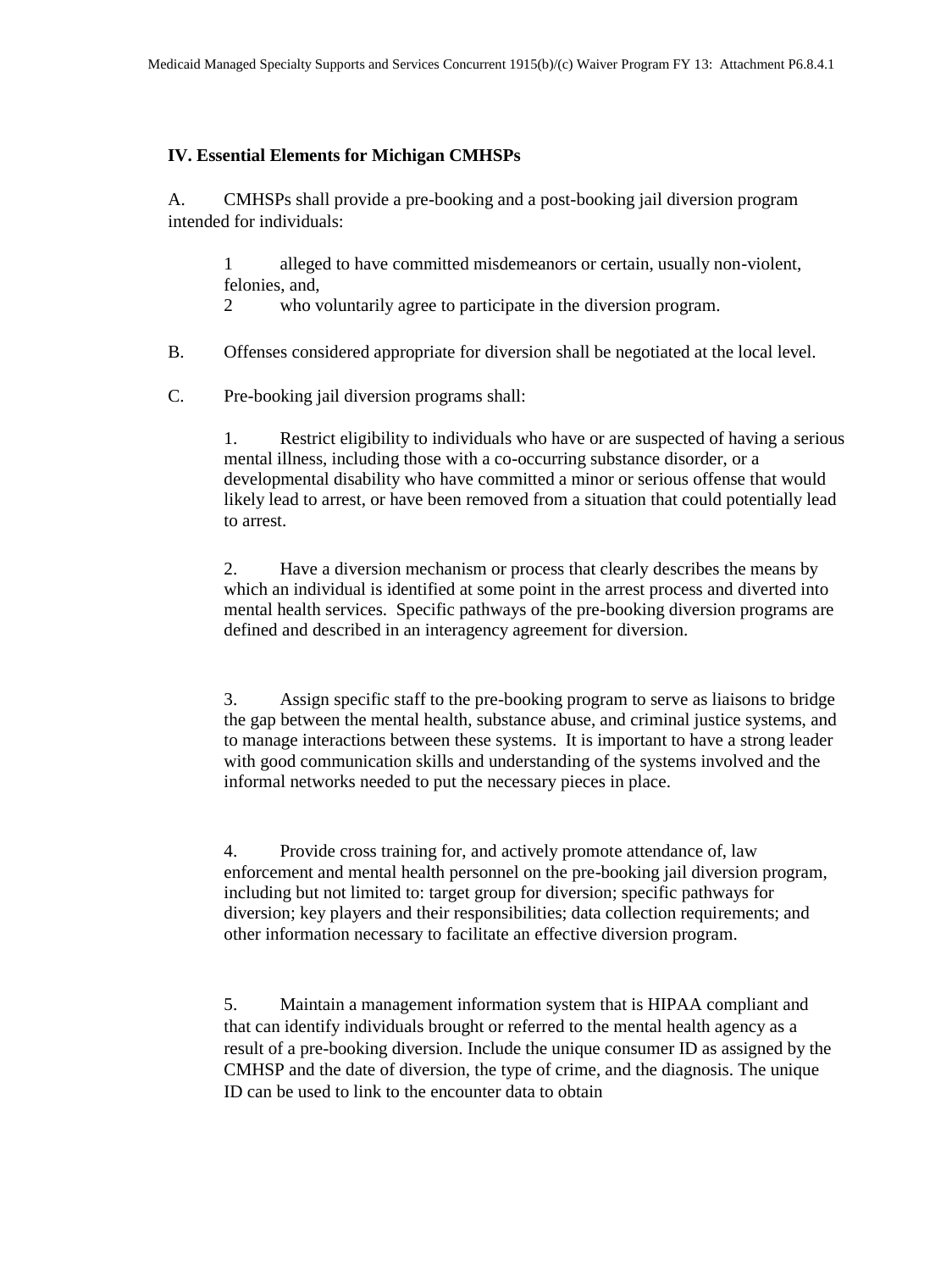information regarding services. The CMHSP must be prepared to share its jail diversion data with the department upon request.

6. Outline the program and processes in a written inter-agency agreement, or document efforts to establish an inter-agency agreement, with every law enforcement entity in the service area. Inter-agency agreements shall include but not be limited to the following information: identification of the target population for pre-booking jail diversion; identification of staff and their responsibilities; plan for continuous crosstraining of mental health and criminal justice staff; specific pathways for the diversion process; description of specific responsibilities/services of the participating agencies at each point in the pathway; data collection and reporting requirements; and process for regular communications including regularly scheduled meetings.

D. Post-booking jail diversion programs shall:

1. Restrict eligibility to individuals who have or are suspected of having a serious mental illness, including those with a co-occurring substance disorder, or a developmental disability who have been arrested for the commission of a crime.

2. Have a clearly described mechanism or process for screening jail detainees for the presence of a serious mental illness, co-occurring substance disorder, or developmental disability within the first 24 to 48 hours of detention. The process shall include:

- Evaluating eligibility for the program;
- Obtaining necessary approval to divert;
- Linking eligible jail detainees to the array of community-based mental health and substance abuse services.
- •

3. Assign specific staff to program including liaisons to bridge the barriers between the mental health, substance abuse and criminal justice systems, and to manage interactions between these systems. It is important to have a strong leader with good communication skills and understanding of the systems involved and the informal networks needed to put the necessary pieces in place.

4. Establish regular meetings among the key players, including police/sheriffs, court personnel, prosecuting attorneys, judges, and CMHSP representatives to encourage coordination of services and the sharing of information.

5. Include case managers and other clinical staff who have experience in both the mental health and criminal justice systems whenever possible. If this is not possible, documentation of recruitment efforts must be documented, and an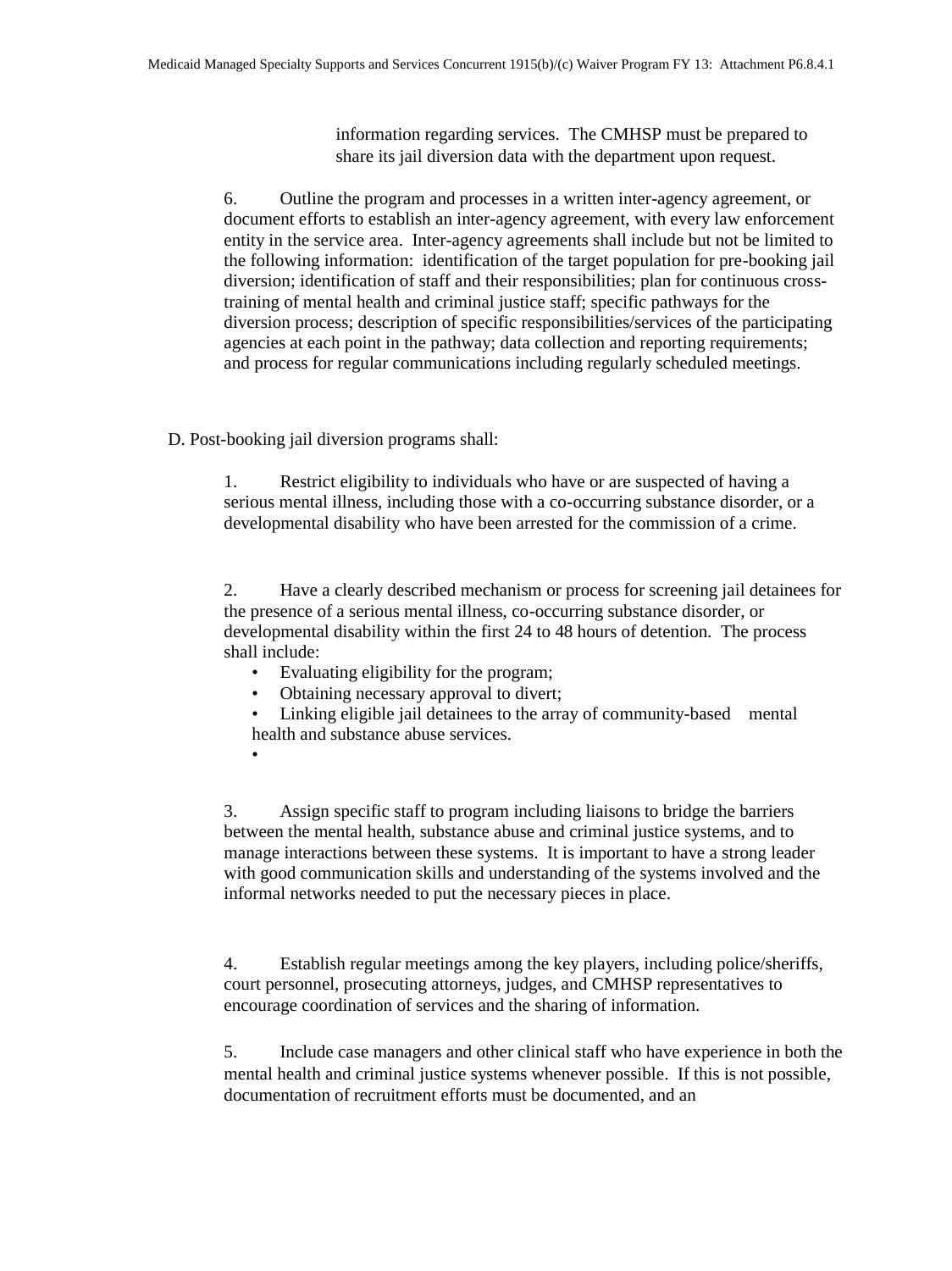intensive training program with specific criminal justice focus must be in place for case managers. Case managers and other clinical staff must provide care in a culturally competent manner.

6. Provide cross training for, and actively promote attendance of, law enforcement and mental health personnel on the post-booking jail diversion program, including but not limited to: target group for diversion; specific pathways for diversion; key players and their responsibilities; data collection requirements; and other information necessary to facilitate an effective diversion program.

7. Maintain a management information system that is HIPAA compliant and that can identify individuals brought or referred to the mental health agency as a result of a post-booking diversion. Include the unique consumer ID as assigned by the CMHSP and the date of diversion, the type of crime, and the diagnosis. The unique ID can be used to link to the encounter data to obtain information regarding services. The CMHSP must be prepared to share its jail diversion data with the department upon request.

8. Outline the program and processes in a written inter-agency agreement, or document efforts to establish an inter-agency agreement, with every law enforcement entity in the service area. Inter-agency agreements shall include but not be limited to the following information: identification of the target population for post-booking jail diversion; identification of staff and their responsibilities; plan for continuous cross-training of mental health and criminal justice staff: specific pathways for the diversion process, description of specific responsibilities/services of the participating agencies at each point in the pathway; data collection and reporting requirements; and process for regular communications including regularly scheduled meetings.